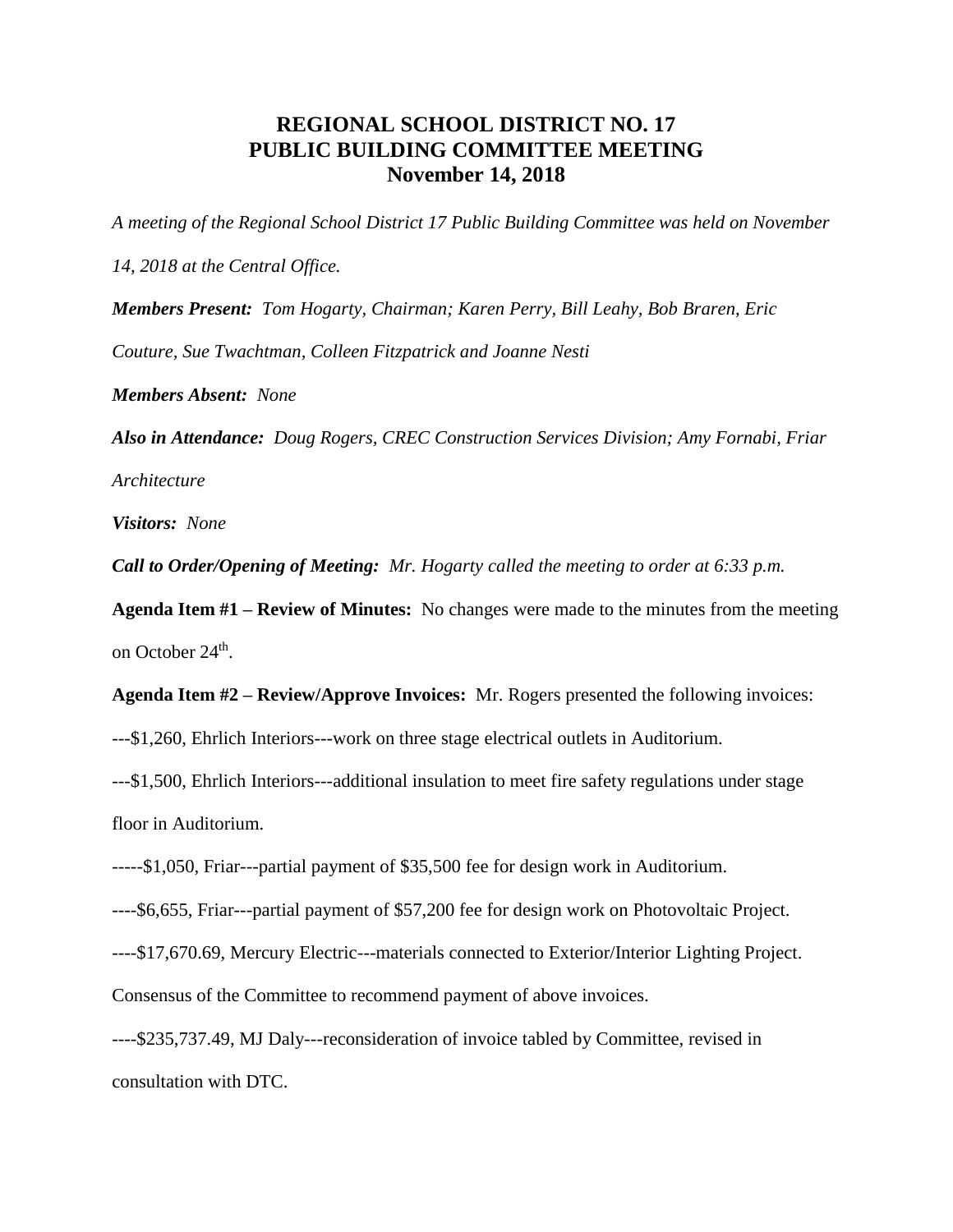----\$356,472.20, Shea Electric---materials and labor connected to Photovoltaic Project, including review and re-approval of \$79,955 for additional anchors for solar racking.

Consensus of Committee to recommend payment. Above invoices will be brought to the Board of Education for review at its next meeting on December 4<sup>th</sup>.

Mr. Rogers also presented a change order from Mercury Electric for \$192.24 for an additional set of keys for lighting control cabinets in Auditorium. Consensus of Committee is to approve.

**Agenda Item #3 – Photovoltaic Project:** This item was moved down in the agenda.

**Agenda Item #5 – Lighting Project:** This item was moved up in the agenda. Additional exterior lighting is being addressed with delivery of several fixtures expected in two weeks. Inspection will be done of four gym lights that are supposed to come on when building goes to generator power.

**Agenda Item #3 – Photovoltaic Project:** Final anchors for solar racking system have been installed by Silktown Roofing, which has also made repairs to leaks caused by the anchors penetrating the membrane. Representative from Firestone, which manufactured the roofing system, will also inspect the work to validate the warranty. Delivery of solar racks has been delayed by two weeks to the end of November.

**Agenda Item #4 – Boiler Project:** Three of six boilers are in service and are meeting the current heating needs of the building. Discussion continues with DTC and MJ Daly to resolve clearance concerns in the mechanical room connected to control panel doors in order to bring the three remaining boilers into service.

**Agenda Item #6 – Auditorium Project:** Ms. Fornabi presented four proposals for a stage lift in the Auditorium. Committee tabled action pending further review at its next meeting on November 28<sup>th</sup>. Ms. Fornabi also presented a list of additional improvements to the auditorium,